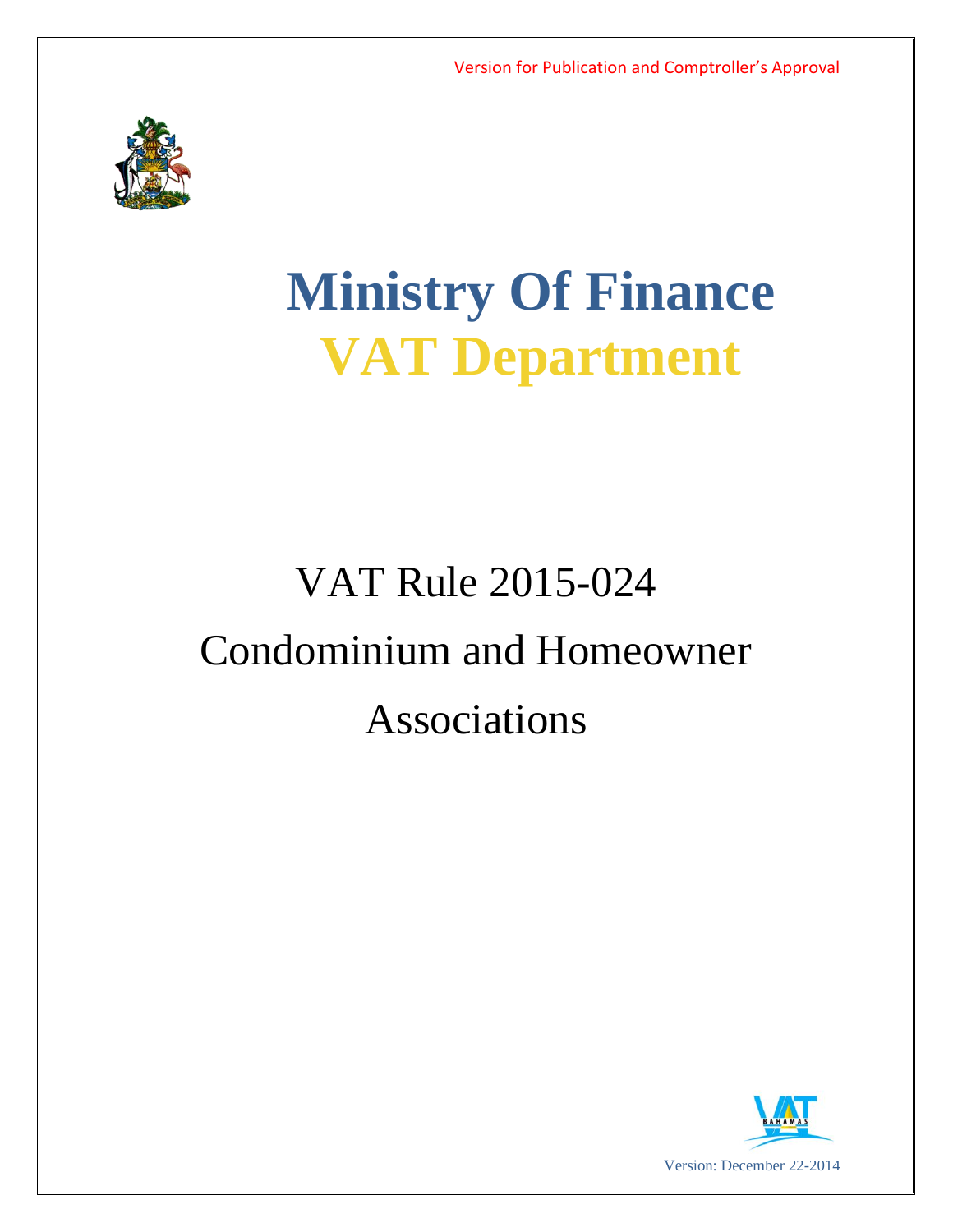Version for Publication and Comptroller's Approval

## **VAT RULE 2015-024**

## **Condominium and Homeowner**

### **Associations**

#### **A. Authority**

This Rule is made under section 17 of the Value Added Act, 2014

#### **B. Legislation**

All legislative references are to the Value Added Tax Act, 2014 and/or the Value Added Tax Regulations 2014, unless otherwise stated.

#### **C. This Rule applies in respect of:**

VAT Act - Section 5; 19 (2); 31 (9) and VAT Regulation 11

#### **D. Application of Rule**

The purpose of this Rule is to provide clarification of the VAT treatment of Condo and Homeowners' Association Fees. It is applicable where The Condominium and/or Homeowner Association that have exceeded the mandatory registration threshold of \$100,000 and are required to register for VAT. In the event, that the annual billing is below the threshold, the provision of property insurance and real property taxes can cause the annual turnover to exceed the threshold.